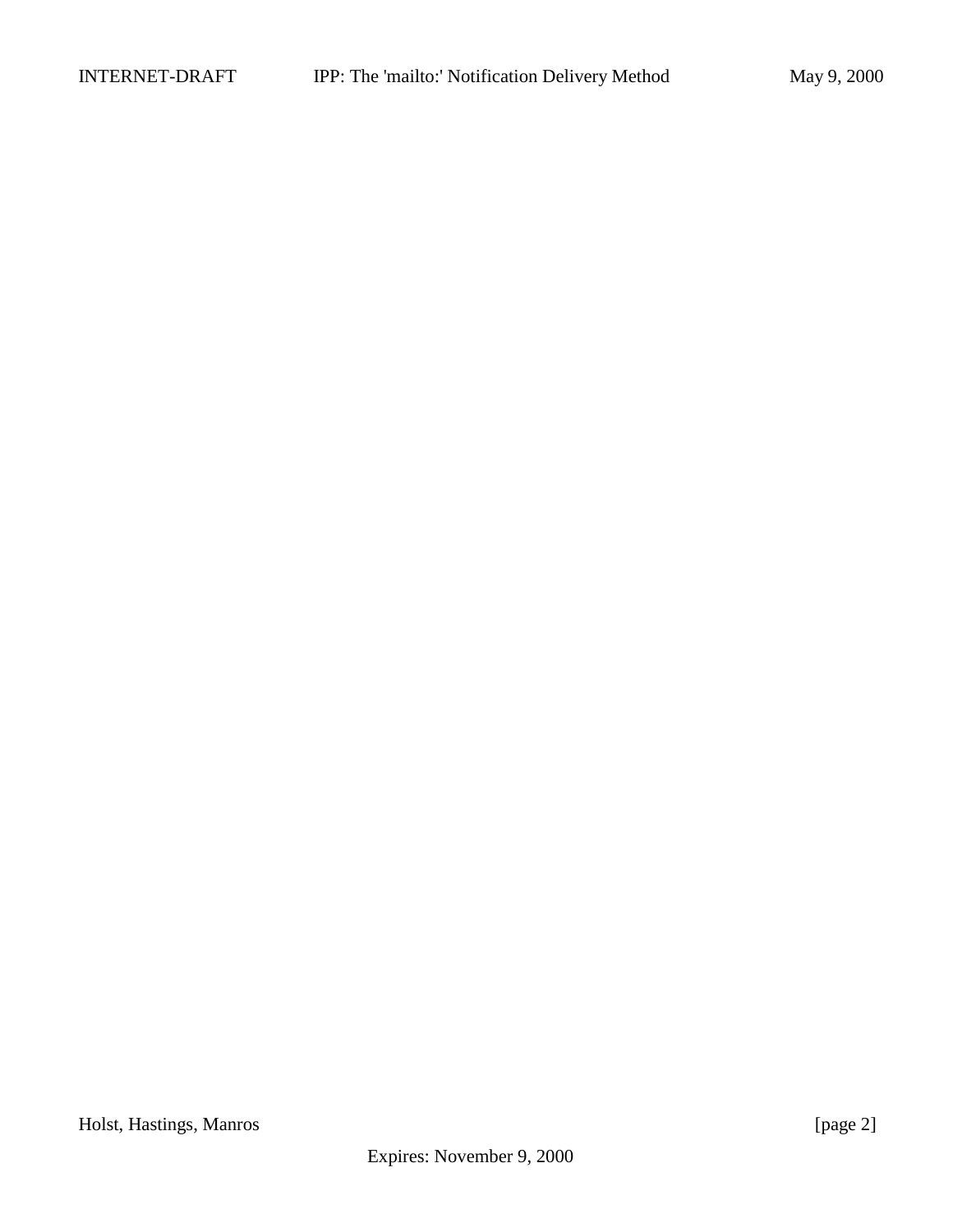- The full set of IPP documents includes:
- Design Goals for an Internet Printing Protocol [RFC2567]
- Rationale for the Structure and Model and Protocol for the Internet Printing Protocol [RFC2568]
- Internet Printing Protocol/1.1: Model and Semantics [ipp-mod]
- Internet Printing Protocol/1.1: Encoding and Transport [ipp-pro]
- Internet Printing Protocol/1.1: Implementer's Guide [ipp-iig]
- Mapping between LPD and IPP Protocols [RFC2569]
- Internet Printing Protocol (IPP): Event Notification Specification [ipp-ntfy]
- 
- The "Design Goals for an Internet Printing Protocol" document takes a broad look at distributed printing
- functionality, and it enumerates real-life scenarios that help to clarify the features that need to be included
- in a printing protocol for the Internet. It identifies requirements for three types of users: end users,
- operators, and administrators. It calls out a subset of end user requirements that are satisfied in IPP/1.0. A few OPTIONAL operator operations have been added to IPP/1.1.
- The "Rationale for the Structure and Model and Protocol for the Internet Printing Protocol" document
- describes IPP from a high level view, defines a roadmap for the various documents that form the suite of
- IPP specification documents, and gives background and rationale for the IETF working group's major
- decisions.
- The "Internet Printing Protocol/1.1: Model and Semantics" document describes a simplified model with
- abstract objects, their attributes, and their operations that are independent of encoding and transport. It
- introduces a Printer and a Job object. The Job object optionally supports multiple documents per Job. It
- also addresses security, internationalization, and directory issues.
- The "Internet Printing Protocol/1.1: Encoding and Transport" document is a formal mapping of the abstract operations and attributes defined in the model document onto HTTP/1.1 [RFC2616]. It defines the encoding rules for a new Internet MIME media type called "application/ipp". This document also defines the rules for transporting over HTTP a message body whose Content-Type is "application/ipp". This document also defines a new scheme named 'ipp' for identifying IPP printers and jobs.
- The "Internet Printing Protocol/1.1: Implementer's Guide" document gives insight and advice to
- implementers of IPP clients and IPP objects. It is intended to help them understand IPP/1.1 and some of the
- considerations that may assist them in the design of their client and/or IPP object implementations. For
- example, a typical order of processing requests is given, including error checking. Motivation for some of
- the specification decisions is also included.
- The "Mapping between LPD and IPP Protocols" document gives some advice to implementers of gateways between IPP and LPD (Line Printer Daemon) implementations.
- The "Event Notification Specification" document extends the Job Creation operations and defines
- additional operations that allow a client to subscribe to printing related events. Subscriptions are modeled
- as Subscription objects, which can be Per-Job or Per-Printer Subscriptions. Additional operations are
- defined to query, renew, and cancel Subscription objects.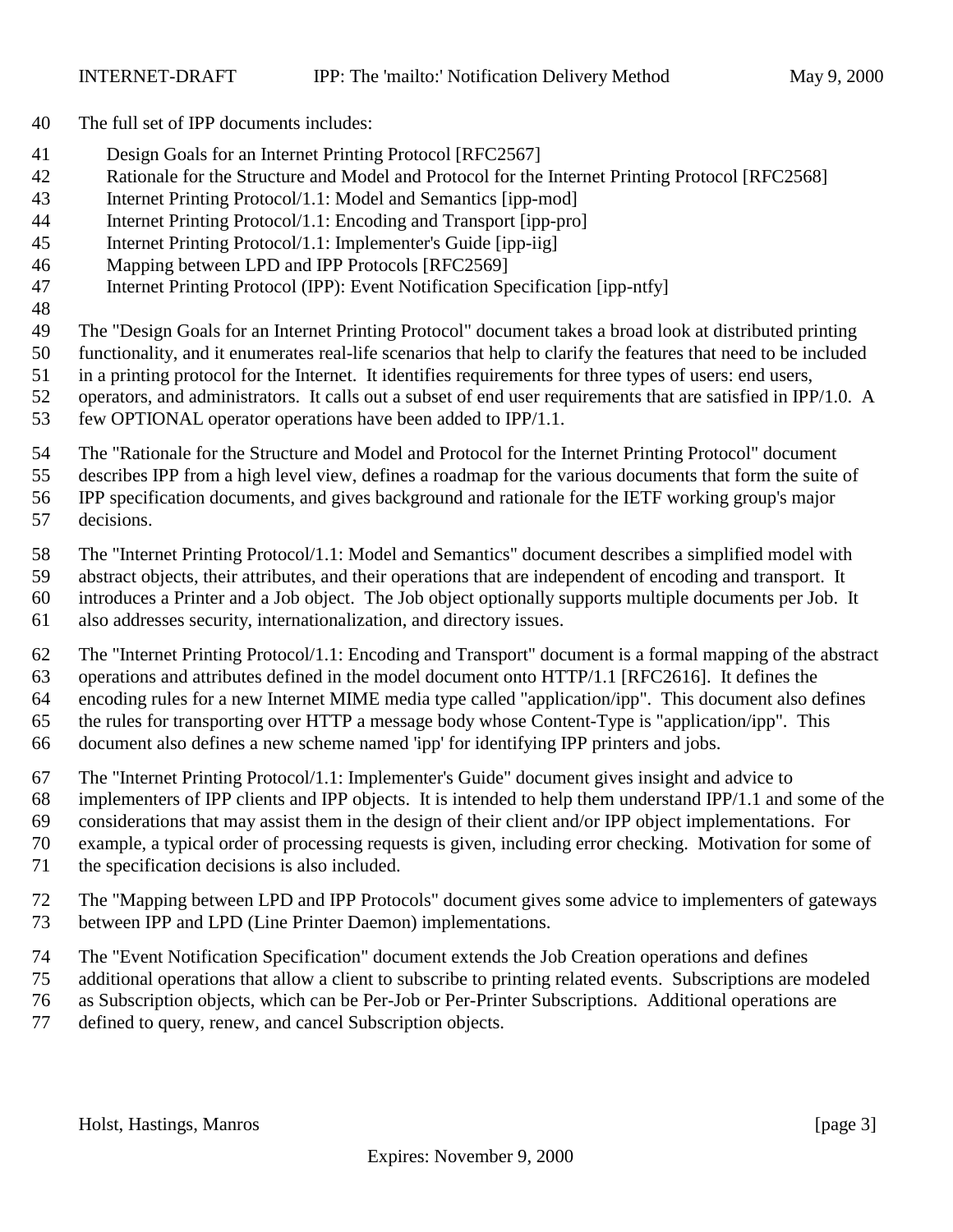| 78             | <b>Table of Contents</b>     |  |
|----------------|------------------------------|--|
| 79             | $\mathbf{1}$                 |  |
| 80<br>81<br>82 | $\overline{2}$<br>2.1<br>2.2 |  |
| 83             | 3                            |  |
| 84             | $\overline{4}$               |  |
| 85<br>86<br>87 | 5<br>5.1<br>5.2              |  |
| 88<br>89<br>90 | 6<br>6.1<br>6.2              |  |
| 91             | 7                            |  |
| 92             | 8                            |  |
| 93             | 9                            |  |
| 94             | 10                           |  |
| 95             | 11                           |  |
| 96             | 12                           |  |
| 97<br>98       | 13                           |  |
| 99             | <b>Table of Tables</b>       |  |
| 100            |                              |  |

# $\mathbf{r}$  ii  $\mathbf{r}$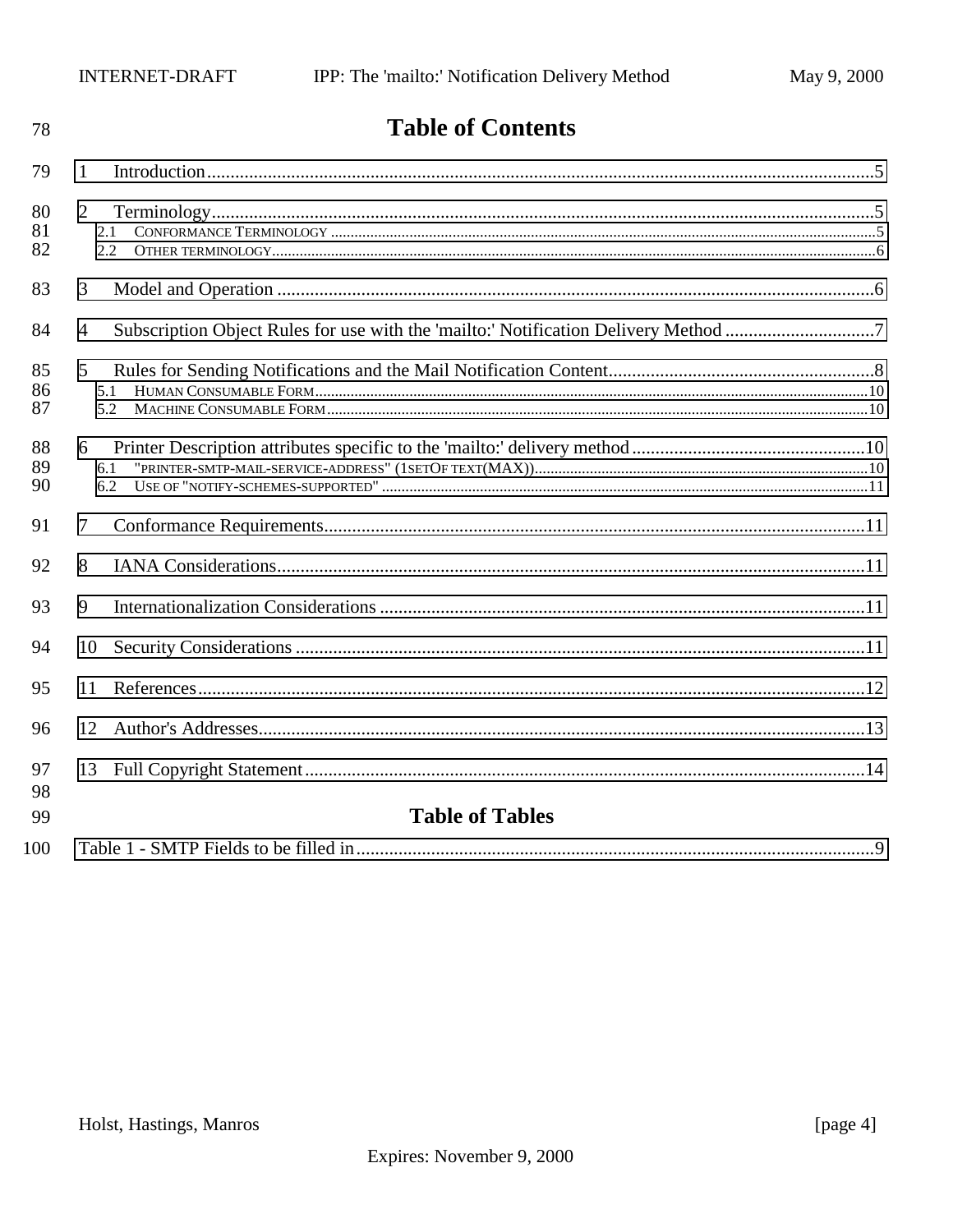<span id="page-4-0"></span>

#### **1 Introduction**

 An IPP Printer that supports the OPTIONAL IPP notification extension [ipp-ntfy] is called a Notification Source, which sends event Notifications to Notification Recipients. As such, a Printer either a) accepts, stores, and uses notification Subscription objects to generate event Notification reports and implement one or more delivery methods for notifying interested parties, or b) supports a subset of these tasks and farms out the remaining tasks to a Notification Delivery Service. This document describes the semantics and syntax of the 'mailto:' event notification delivery method. Such a Notification Delivery Service then delivers the event Notification to the Ultimate Notification Recipient.

 For this delivery method, the IPP Printer uses the SMTP mail protocol to send (push) Human Consumable and/or Machine Consumable Notifications to Notification Recipients. The Subscriber specifies the mail address using the mailto: URL. This mail address can be any user or can be any of the mail services defined to perform such notification using parameters in the URL, such as paging. The Subscriber can specify the MIME media type of both the Human Consumable and Machine Consumable Notifications. The Subscriber can also specify a mail address in the "subscriber-user-data" Subscription attribute to which the Notification Recipient can reply and to which the mail system delivers undeliverable mail messages.

That mail address is usually the Subscribers mail address, but can be any mail address.

The mail messages appear to come from the Printer, so that mail agents can sort and filter on the From:

 field. Also the beginning of the Subject line starts with the"IPP: " prefix, so that mail agents can filter notifications from any IPP Printer.

### **2 Terminology**

This section defines terminology used throughout this document:

#### **2.1 Conformance Terminology**

- Capitalized terms, such as **MUST, MUST NOT, REQUIRED, SHOULD, SHOULD NOT, MAY, NEED NOT, and OPTIONAL**, have special meaning relating to conformance to this specification. These terms are defined in [ipp-mod section 13.1 on conformance terminology, most of which is 127 taken from RFC 2119 [RFC2119].
- **REQUIRED**  an adjective used to indicate that a conforming IPP Printer implementation MUST support the indicated operation, object, attribute, attribute value, status code, or out-of-band value in requests and responses. See [ipp-mod] "Appendix A - Terminology for a definition of "support". *Since support of this entire notification specification is OPTIONAL for conformance to IPP/1.0 or IPP/1.1, the use of the term REQUIRED in this document means "REQUIRED if this OPTIONAL notification specification is implemented".*
- **OPTIONAL** an adjective used to indicate that a conforming IPP Printer implementation MAY, but is NOT REQUIRED to, support the indicated operation, object, attribute, attribute value, status code, or out-of-band value in requests and responses.

Holst, Hastings, Manros [page 5]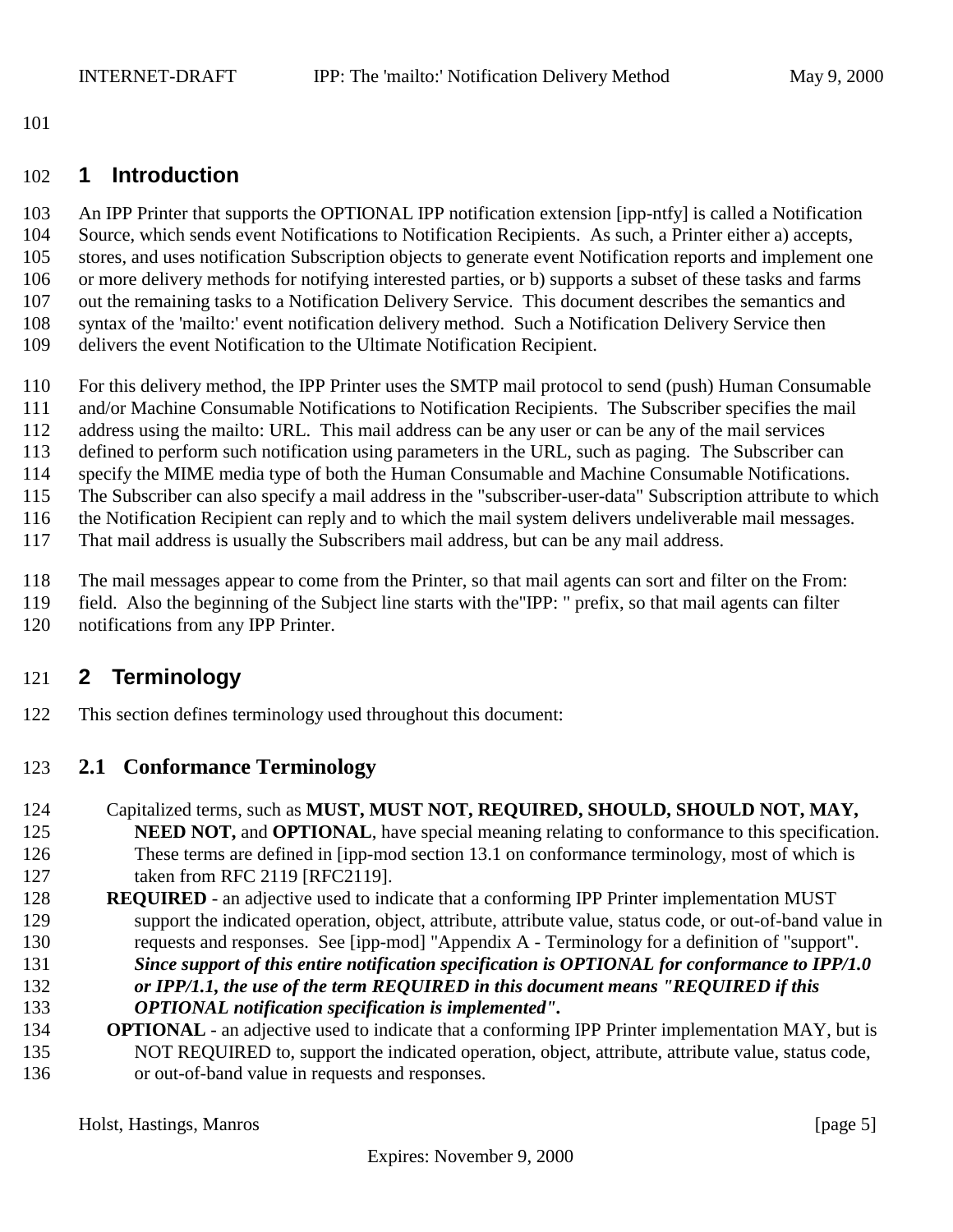#### <span id="page-5-0"></span>**2.2 Other terminology**

- Event Notification (Notification for short) See [ipp-ntfy]
- Notification Source See [ipp-ntfy]
- Notification Recipient See [ipp-ntfy]
- Subscription object See [ipp-ntfy]
- Subscription Creation operation See [ipp-nfty]
- Ultimate Notification Recipient See [ipp-ntfy]

### **3 Model and Operation**

- In the IPP Notification Model [ipp-ntfy], a client is able to:
- 1. supply one or more Per-Job Subscriptions in the Job Creation operation
- 2. OPTIONALLY supply Per-Job Subscriptions as subsequent Create-Job-Subscription operations
- 3. supply one Per-Printer Subscription in the Create-Printer-Subscription operation. The client that creates these Subscription objects becomes the owner of the Subscription object.
- The client that creates these Subscription objects becomes the owner of the Subscription object.
- When creating each Subscription object, the client supplies the "notify-recipient-uri" attribute. The "notify-
- recipient-uri" attribute specifies both a single Notification Recipient that is to receive the Notifications
- when subsequent events occur and the method for Notification delivery that the IPP Printer is to use. For
- the 'mailto:' Notification delivery method defined in this document, the "notify-recipient" consists of the
- 'mailto:' scheme followed by an SMPT mail address [RFC822].
- Notification Sources that implement the 'mailto:' event notification delivery method will need to include a sender-SMTP mail agent while Notification Recipients that implement this delivery method will need to support either a receiver-SMTP or, more commonly, a mailbox client.
- The IPP Printer can be the Notification Source or could use some other Notification Delivery Service that
- actually delivers the mail message. In this latter case, the protocol between the IPP Printer and the
- Notification Delivery Service is implementation.
- Also the Notification Recipient specified by the "notify-recipient" Subscription attribute can be either (1)
- the Ultimate Notification Recipient or can be a Notification Delivery Service, such as a paging system that accept 'mailto:' parameters to indicate the Ultimate Notification Recipient, such as a phone number or paging subscriber's id.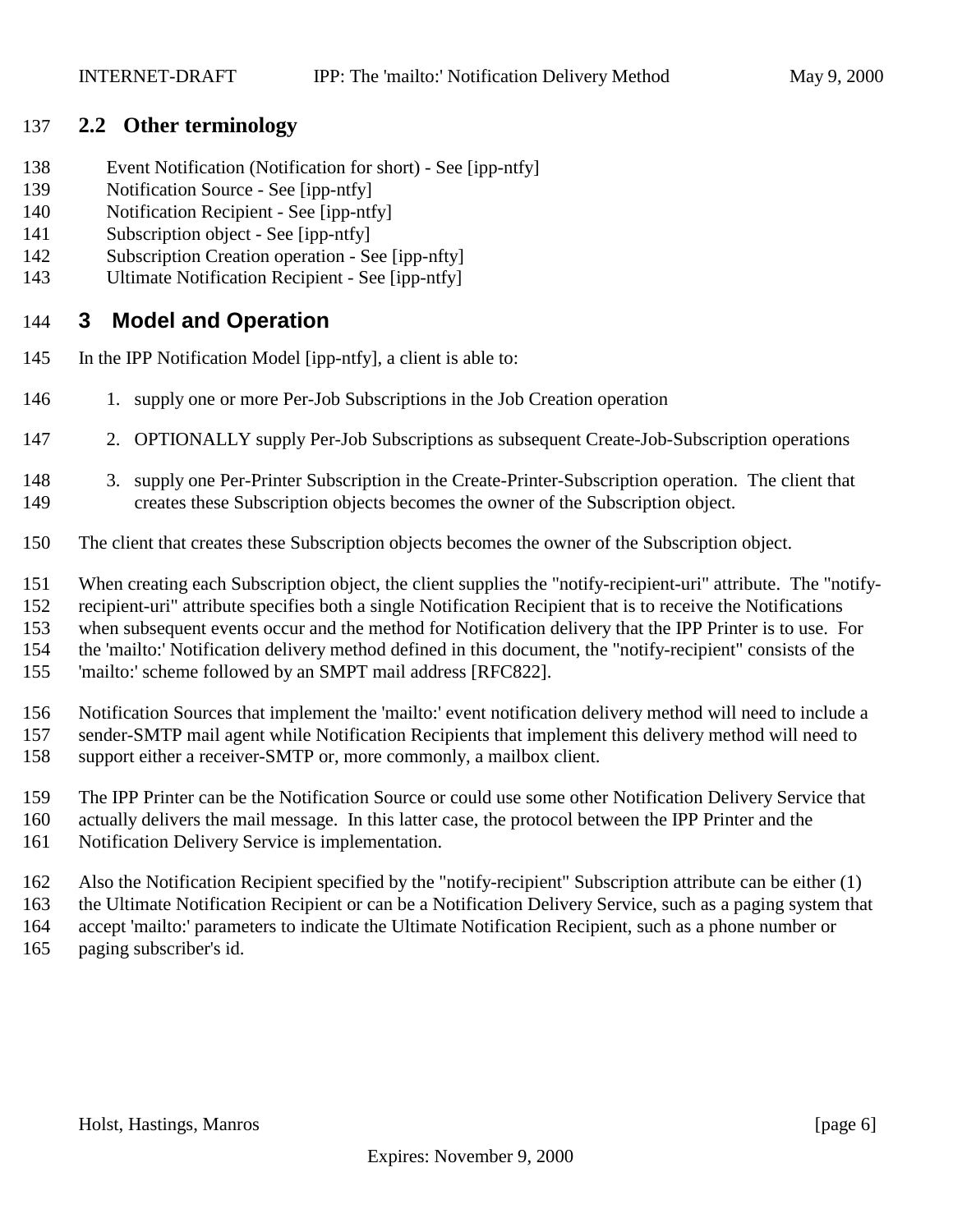### <span id="page-6-0"></span> **4 Subscription Object Rules for use with the 'mailto:' Notification Delivery Method**

This section describes attributes and rules on how to subscribe to notifications to be delivered using the

'mailto;' notification delivery method. The overall model and relevant attributes for notification

subscriptions are defined and described in the IPP Event Notification Specification [ipp-ntfy]. The usage of

 each of the Subscription object attributes defined in [ipp-ntfy] is described here as it applies to the 'mailto:' delivery method. The description of each Subscription attribute in this document is not the complete

description, but is just the application of the attribute to this 'mailto:' delivery method.

- Attributes supplied by the IPP client in the subscription request and stored in the Subscription object:
- "notify-recipient-uri"

 It is an IPP Printer configuration issue whether submitted mail messages will use additional 177 services, such as SMTP delivery status notifications [RFC1891] or S/MIME encryption [RFC2633], or just sent as plain SMTP mail. There is no way for an IPP Client to request specific mail services on a per subscription basis. It is never a good idea to permit mailing lists to be recipients of IPP 'mailto:' notifications, as this can open up the printer to be a tool for denial-of-service attacks.

- "notify-events"

 Some rapidly recurring events, such as page events, are not appropriate to use with this delivery method. E.g. implementations would typically choose not to support page events with the 'mailto:' delivery method.

- "notify-text-format"

 The IPP client does not have to supply this attribute, but if absent in the subscription request then the Printer object populates this value with the MIME media type 'text/plain'. Please note that this attribute only carries information about text MIME media types, and that any text parameters supplied by the IPP client are dropped; any text parameter values have to be specified in the "notify-charset" attribute described below.

- "notify-additional-formats"
- This attribute, if supplied by the client, specifies additional MIME media types that MUST be included as mail attachments in the 'mailto:' delivery method.
- "notify-requested-attributes"
- This attribute, if supplied by the client, lists the name of (other) attributes, which the subscriber wishes to include in the notification messages. Best attempt should be made to include these in any Human or Machine Readable notification messages.
- "notify-user-data"

Holst, Hastings, Manros [page 7]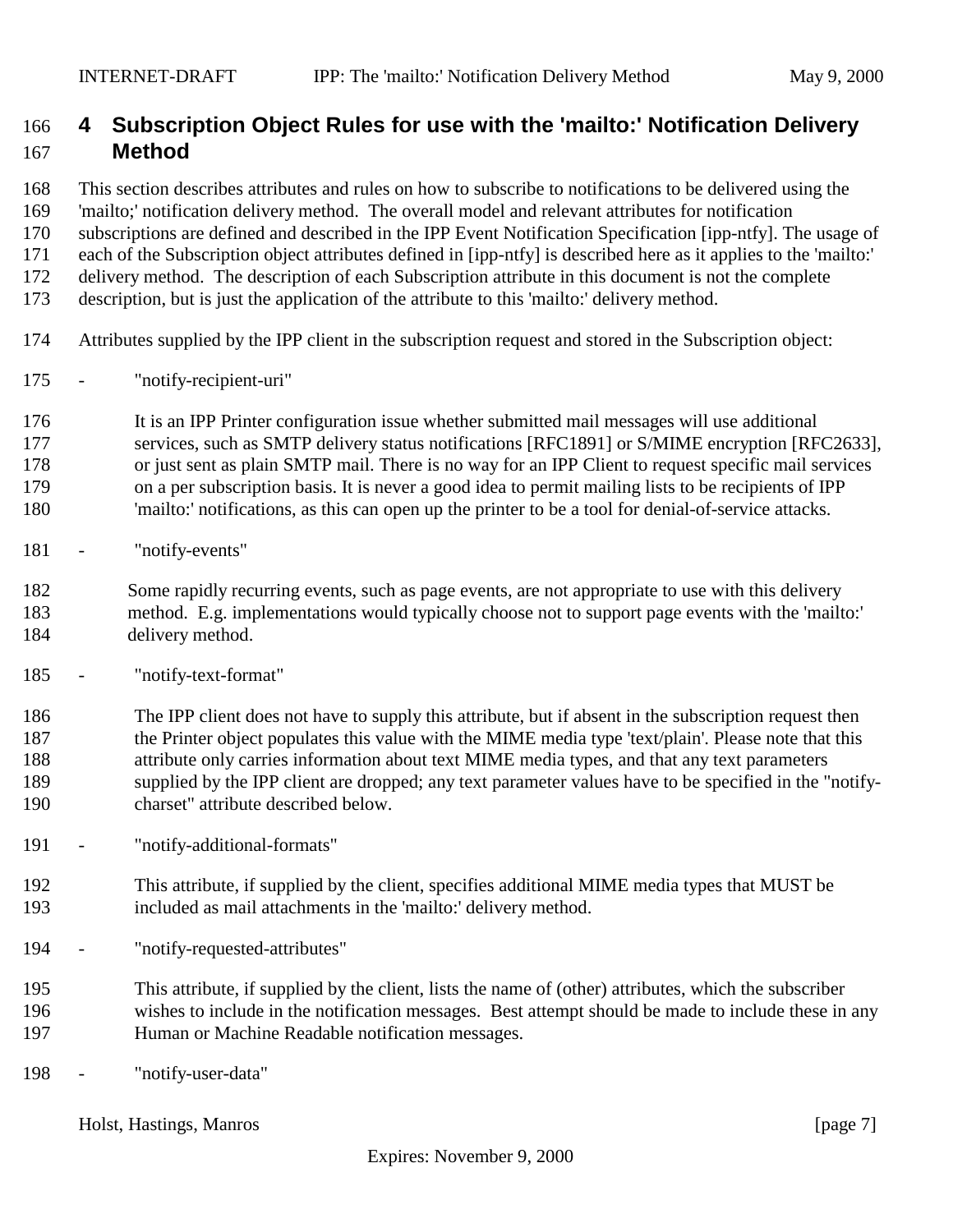<span id="page-7-0"></span> The Subscriber MUST supply this attribute with the user's mail address as value. The Subscriber SHOULD obtain the user's mail address automatically from the client system (in an implementation- dependent manner) and supply it as the value of the "subscriber-user-data" attribute by default, rather than require the user to explicitly supply it. Allowing users to supply the mail address explicitly would allow the malicious user to hide his/her identity when sending notifications by email.

- "notify-charset"

 This attribute describes the text character parameters to be used in Human Consumables notifications, as well as in text parts of Machine Consumable notifications. For historical reasons the default character set for 'text/plain' MIME media type is 'us-ascii', while most mail systems now are using 'utf-8'. Note that in order to produce a complete MIME definition e.g. for utf-8, the value from 'notify-text-format' attribute, described above, has to be concatenated with the value in this attribute to form 'text plain; charset=utf-8'.

- "notify-natural-language"
- Attributes generated by the Printer and stored in the Subscription object:
- "subscription-request-id"
- "subscription-id"
- "notify-lease-expiration-time"
- "printer-uri"
- "subscriber-user-name"
- See the semantics for this attribute in [ipp-ntfy]. The Printer includes the value of this attribute as 220 the value of the SMTP "FROM" field outside the  $\le$  (see RFC 822 [RFC822] section 4.4.1.)
- "notify-server-up-time"
- "notify-persistence-granted"

# **5 Rules for Sending Notifications and the Mail Notification Content**

 This section defines the processing that the IPP Printer MUST perform when sending an event Notification using the 'mailto:' delivery method. It defines how the IPP Printer populates the SMTP fields in the mail message from the Subscription object.

 [Table 1](#page-8-0) shows the SMPT fields that the IPP Printer MUST fill in from the indicated sources of the data. The first column refers to the sections in [RFC822].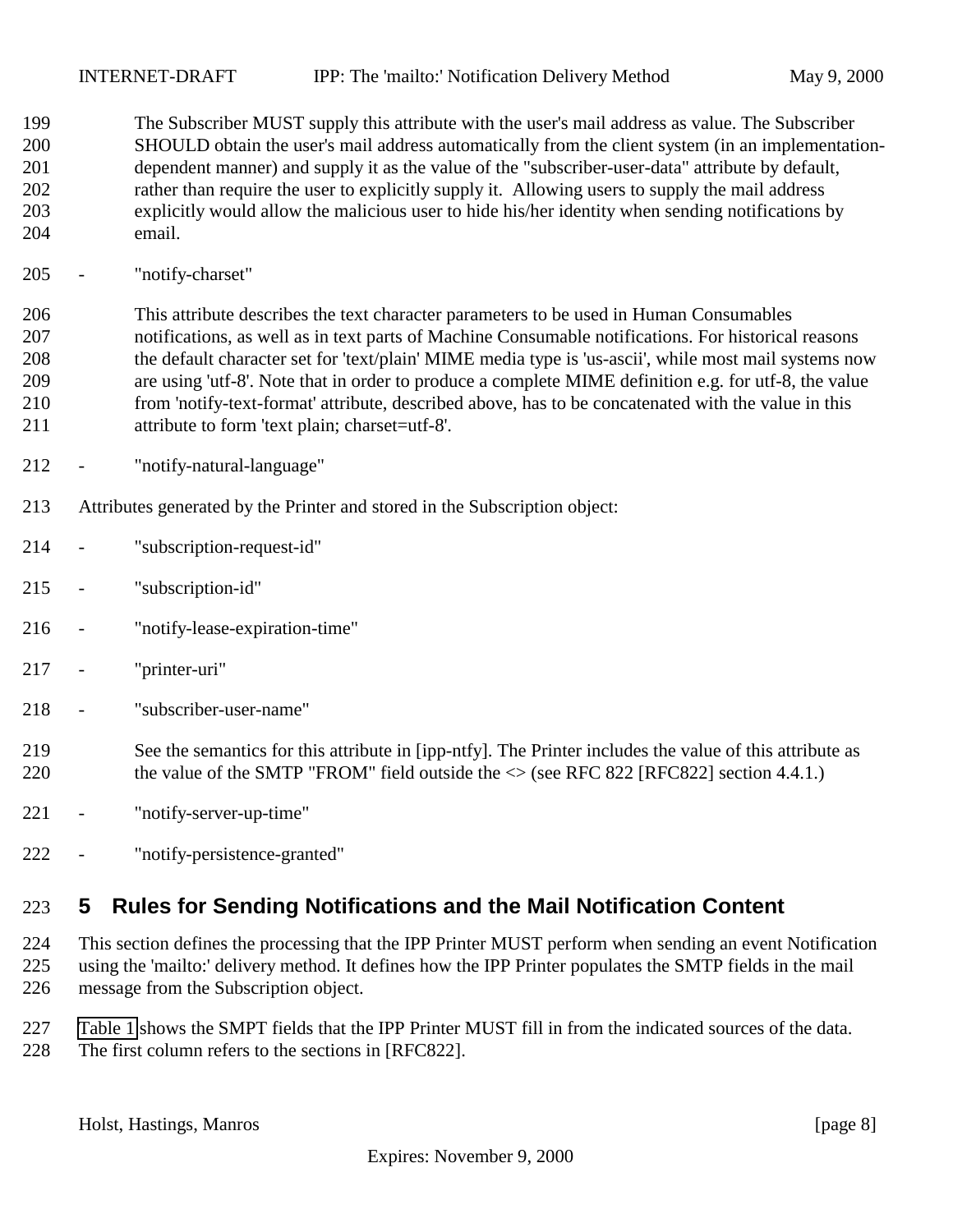#### <span id="page-8-0"></span>229 **Table 1 - SMTP Fields to be filled in**

| <b>SMTP RFC</b><br>822 section | <b>SMTP</b> Field<br>Name | Subscription object attribute source for SNMP field                                                                                                                                                                                                                                                                             |
|--------------------------------|---------------------------|---------------------------------------------------------------------------------------------------------------------------------------------------------------------------------------------------------------------------------------------------------------------------------------------------------------------------------|
| 4.4.1                          | From:                     | "printer-name" <"subscriber-user-data">                                                                                                                                                                                                                                                                                         |
|                                |                           | For example, if Bob Jones submits a print job to the Printer "Freight Train"<br>and his email address is jones@acme.com, the From: line will be displayed<br>as:                                                                                                                                                                |
|                                |                           | From: Freight Train <jones@acme.com></jones@acme.com>                                                                                                                                                                                                                                                                           |
|                                |                           | Mail messages appear to the Notification Recipient to come from the Printer,<br>so that mail agents can sort and filter on the From: field.                                                                                                                                                                                     |
|                                |                           | Note: The "printer-name" is the Mail Display name. And the "subscriber-<br>user-data" inside $\langle \rangle$ is assumed to be an SMTP mail address so that the<br>Notification Recipient can reply to the subscriber. For example, to say "I<br>picked up your document, thanks." The 'printer-name' is defined in [ipp-mod]. |
| 4.4.2                          | Sender:                   | "subscriber-user-name" <"notify-user-data">                                                                                                                                                                                                                                                                                     |
|                                |                           | For example, if Bob Jones submits a print job to the Printer "George<br>Washington" and his email address is jones@acme.com, the Sender: line will<br>be displayed as:                                                                                                                                                          |
|                                |                           | Sender: Bob Jones <jones@acme.com></jones@acme.com>                                                                                                                                                                                                                                                                             |
|                                |                           | Note: The "subscriber-user-name" is the Mail Display name (Bob Jones).<br>And the " notify-user-data" inside $\langle \rangle$ is assumed to be an SMTP mail address<br>so that the mail system will send failure to deliver mail messages to the mail<br>address specified by the " notify-user-data", not the Printer.        |
| 4.5.1                          | To:                       | The rest of the URI following the 'mailto:' scheme in the value of the "notify-<br>recipient-uri" attribute.                                                                                                                                                                                                                    |
| 4.7.1                          | Subject:                  | Implementation-dependent, but SHOULD start with "IPP: " (localized)<br>followed by the job or printer event name, job name, etc. The beginning of<br>the Subject line is a standardized prefix, so that mail agents can use it for<br>filtering.                                                                                |

230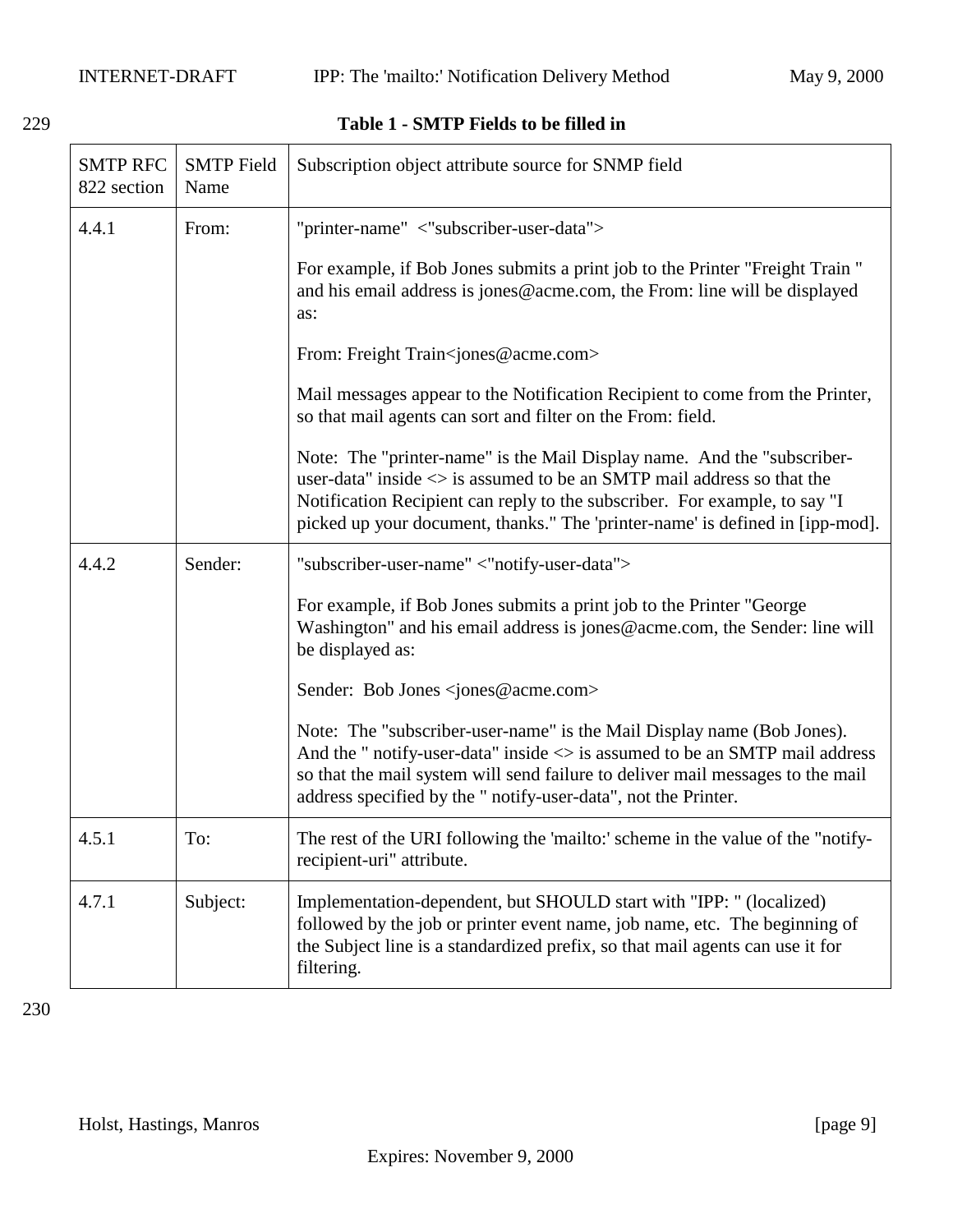- <span id="page-9-0"></span>Each format specified by the "notify-additional-formats" MUST be sent as a MIME attachment according to
- [RFC1341] and [RFC2046]. For additional rules see the following sections on Human and Machine
- Consumable Forms below.

### **5.1 Human Consumable Form**

Human Consumable Form is typically sent in the body of the SMTP mail message [RFC822] based on

- information from the "notify-text-format", "notify-charset" and "notify-natural-language" in the Subscription object.
- The following localized information SHOULD be included:
- Repeat the text from the Subject: line.
- Printer name
- 241 Printer URI
- Job name (if job event)
- Event name
- Date and time of the event
- Requested attributes (if any)

### **5.2 Machine Consumable Form**

 If one of the values of the "notify-additional-formats" is 'application/ipp' the generated MIME object MUST be identical to the content defined for responses to the Get-Notifications operation as defined in [ipp- notification-poll]. The "status-code" parameterr MUST be filled with the 'successful-ok' value, see [ipp-mod].

### **6 Printer Description attributes specific to the 'mailto:' delivery method**

 This section defines Printer Description attributes that are REQUIRED when supporting the 'mailto:' delivery method.

### **6.1 "printer-smtp-mail-service-address" (1setOf text(MAX))**

- When supporting the 'mailto:' delivery method this is a REQUIRED Printer Description attribute which
- contains the DNS or IP address of the SMTP relaying mail server (see [RFC822]) that the Printer is to use

Holst, Hastings, Manros [page 10]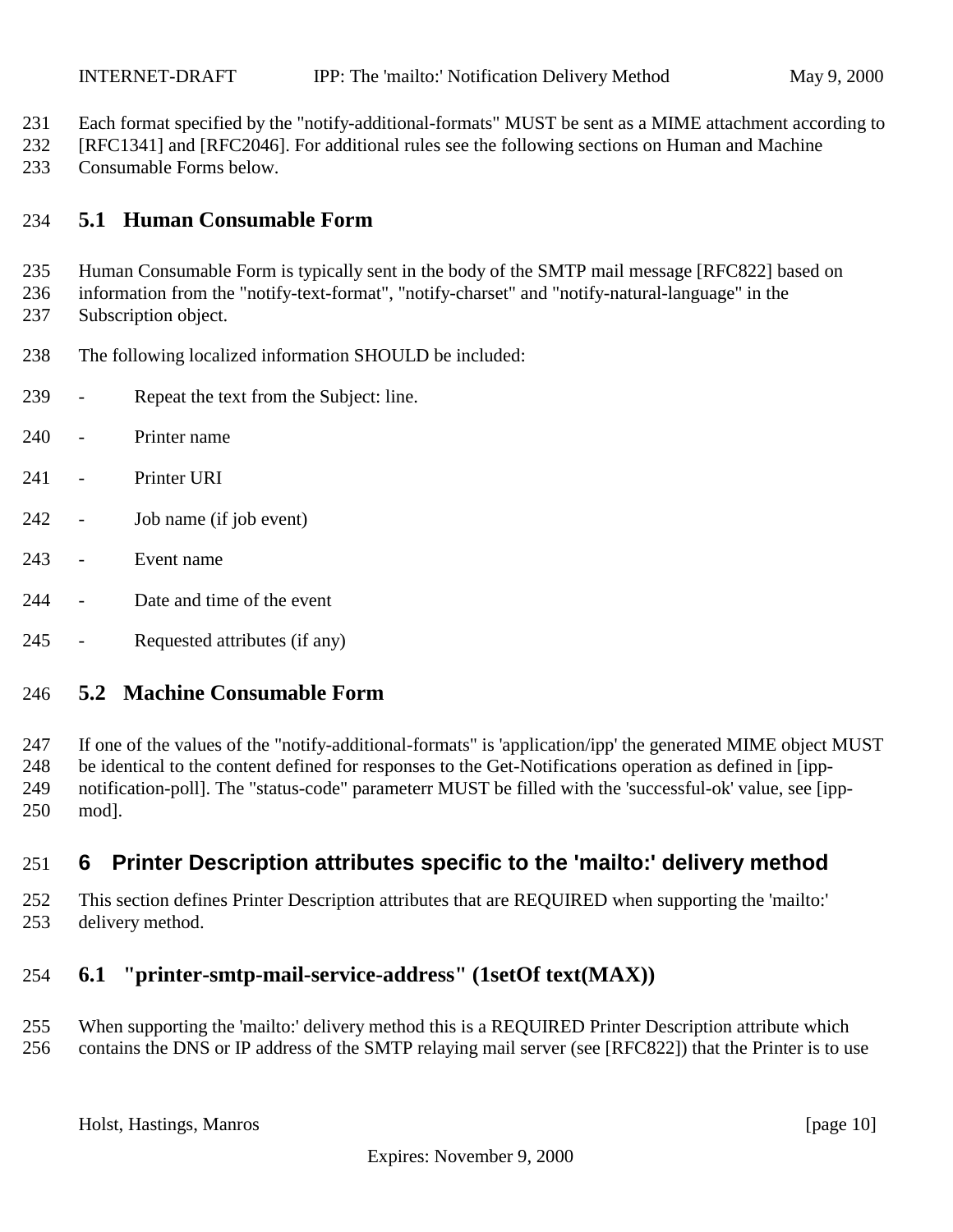<span id="page-10-0"></span>to send mail messages when supporting the 'mailto:' delivery method. The System Administrator is

expected to configure this attribute with one or more values.

#### **6.2 Use of "notify-schemes-supported"**

If the 'mailto:' notification delivery method is supported, then the REQUIRED Printer description attribute

"notify-schemes-supported", defined in [ipp-ntfy], MUST contain the value 'mailto' as one of its values to

indicate that this delivery method is supported.

# **7 Conformance Requirements**

 If the IPP Printer supports the 'mailto:' notification delivery scheme, the Printer MUST meet these conformance requirements:

- 1. MUST meet the conformance requirements defined in [ipp-ntfy].
- 2. MUST support at least the 'text/plain' Notification Content format. Being able to support any other MIME media types (MUST be sent as mail attachments) is OPTIONAL.
- 3. MUST support the Subscription attribute semantics specified in section [4](#page-6-0) when sending Notifications.
- 4. MUST fill in the SMTP fields in the mail message as specified in section [5.](#page-7-0)
- 5. MUST support the "printer-smtp-mail-service-address" (1setOf text(MAX)) Printer Description attribute defined in section [6.](#page-9-0)

# **8 IANA Considerations**

 Since the 'mailto:' URL scheme is already defined in a standards track document and registered with IANA, this document does not require anything further of IANA.

# **9 Internationalization Considerations**

 This notification delivery method presents no additional internationalization considerations already covered in the [ipp-ntfy] document. The IPP Printer MUST localize the Human Consumable format and the 'text' attributes in the Machine Consumable form. The Notification Recipient is expected to localize the attributes in the Machine Consumable that have the 'keyword' attribute syntax according to the charset and natural language supplied in the Notification Content which is derived from the Subscription object as supplied by the Subscriber.

# **10 Security Considerations**

 By far the biggest security concern is the abuse of notification: sending unwanted notifications to third parties potentially creating denial-of-service problems (i.e., spam). The problem is made worse by

Holst, Hastings, Manros [page 11]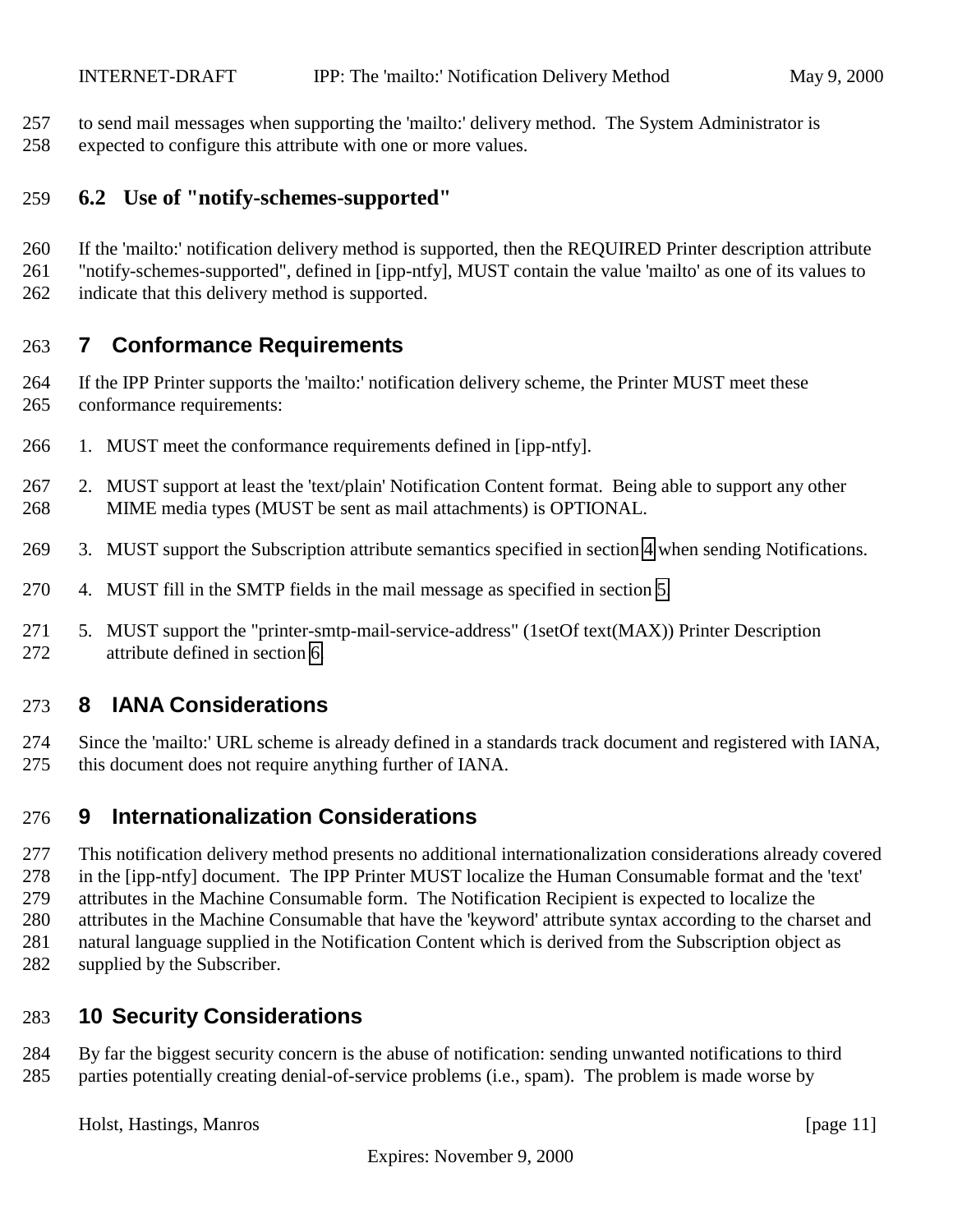- <span id="page-11-0"></span>notification addresses that may be redistributed to multiple parties (e.g. mailing lists). There exist scenarios
- where third party notification is required (see Scenario #2 and #3 in [ipp-not-req]). The fully secure
- solution would require active agreement of all recipients before sending out anything. However,
- requirement #9 in [ipp-req] ("There is no requirement for IPP Printer receiving the print request to validate
- the identity of an event recipient") argues against this. To minimize the risk, certain systems may decide to
- disallow third party notifications (a traditional facsimile model).
- Sometimes the Notification Recipient is not the same person as the person who created the Subscription. It is possible for the Notification Recipient to find out who created the Subscription, since the subscriber
- MUST supply the "subscriber-user-name" Subscription attribute in the Subscription Creation operation.
- Some firewall administrators are preventing mail attachments from being accepted into their organizations
- because of the problem of the attachments containing computer viruses. The 'mailto:' delivery method
- allows the subscriber to suppress sending any attachments, by specifying only the 'text/plain' MIME media type.

### **11 References**

| 300 | $[ipp-coll]$                                                                                                                           |
|-----|----------------------------------------------------------------------------------------------------------------------------------------|
| 301 | deBry, R., , Hastings, T., Herriot, R., "Internet Printing Protocol/1.0 & 1.1: collection attribute                                    |
| 302 | syntax", <draft-ietf-ipp-collection-04.doc>, work in progress, May 4, 2000.</draft-ietf-ipp-collection-04.doc>                         |
| 303 | [ipp-iig]                                                                                                                              |
| 304 | Hastings, T., Manros, C., Kugler, K. Holst H., Zehler, P., "Internet Printing Protocol/1.1: draft-ietf-                                |
| 305 | ipp-implementers-guide-v11-01.txt, work in progress, May 9, 2000                                                                       |
| 306 | [ipp-mod]                                                                                                                              |
| 307 | R. deBry, T. Hastings, R. Herriot, S. Isaacson, P. Powell, "Internet Printing Protocol/1.0: Model and                                  |
| 308 | Semantics", <draft-ietf-ipp-model-v11-06.txt>, March 1, 2000.</draft-ietf-ipp-model-v11-06.txt>                                        |
| 309 | [ipp-notify-poll]                                                                                                                      |
| 310 | Manros, C., Hastings, T., Herriot, R., Lewis, H., "Internet Printing Protocol (IPP): The 'ipp'                                         |
| 311 | Notification Delivery Polling Method", <draft-ietf-ipp-notify-poll-01.txt>, work in progress, May,</draft-ietf-ipp-notify-poll-01.txt> |
| 312 | 2000.                                                                                                                                  |
| 313 | [ipp-ntfy]                                                                                                                             |
| 314 | Isaacson, S., Martin, J., deBry, R., Hastings, T., Shepherd, M., Bergman, R., "Internet Printing                                       |
| 315 | Protocol/1.1: IPP Event Notification Specification", <draft-ietf-ipp-not-spec-03.txt>, May 10, 2000.</draft-ietf-ipp-not-spec-03.txt>  |
| 316 | [ipp-pro]                                                                                                                              |
| 317 | Herriot, R., Butler, S., Moore, P., Tuner, R., "Internet Printing Protocol/1.1: Encoding and                                           |
| 318 | Transport", draft-ietf-ipp-protocol-v11-05.txt, March 1, 2000.                                                                         |
| 319 | [RFC821]                                                                                                                               |
| 320 | Jonathan B. Postel, "Simple Mail Transfer Protocol", RFC 821, August, 1982.                                                            |

Holst, Hastings, Manros [page 12]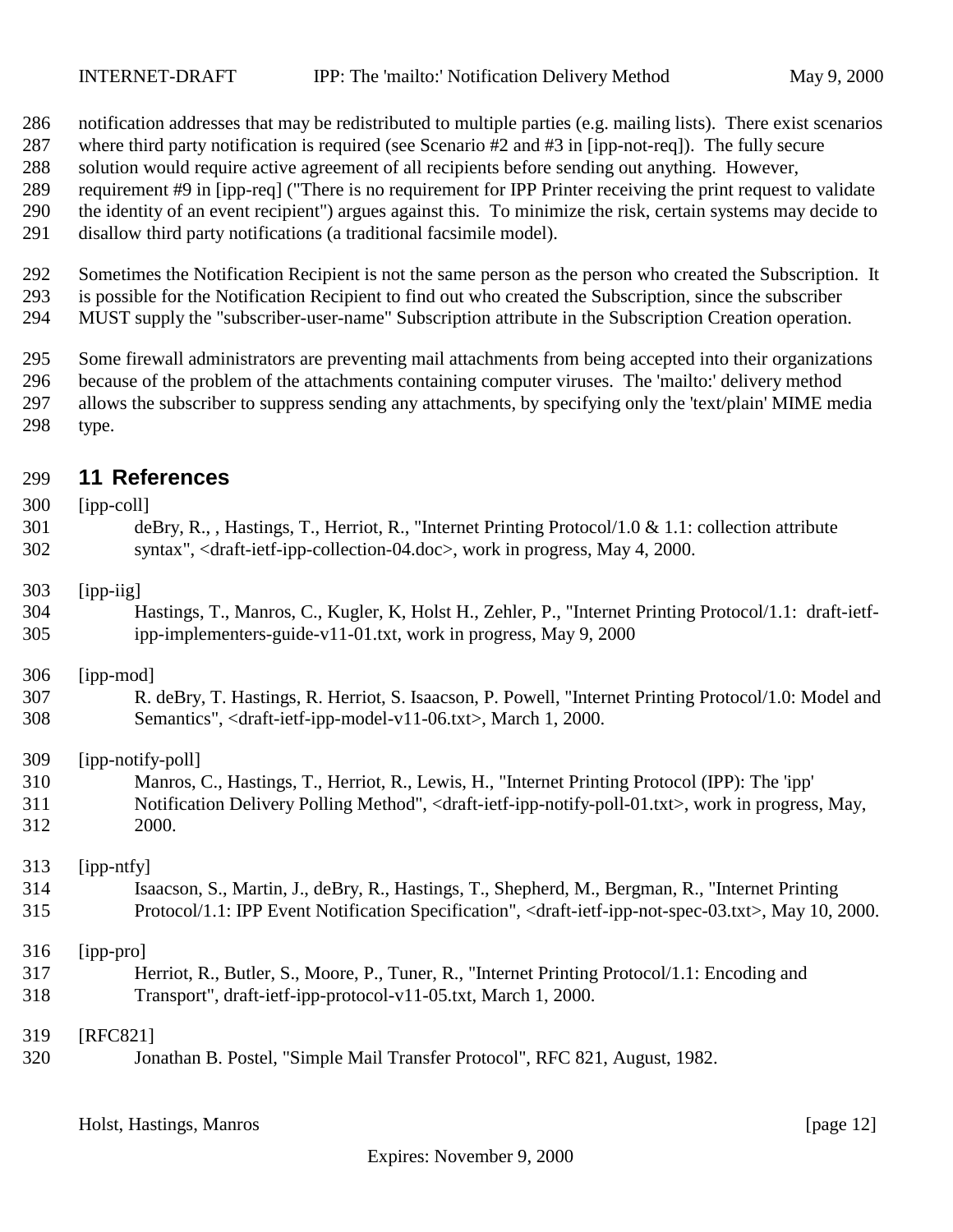<span id="page-12-0"></span>

| 321 | [RFC822]                                                                                        |
|-----|-------------------------------------------------------------------------------------------------|
| 322 | David H. Crocker, "Standard For The Format Of ARPA Internet Text Messages", RFC 822, August     |
| 323 | 13, 1982.                                                                                       |
| 324 | [RFC1341]                                                                                       |
| 325 | N. Borenstein, N. Freed, "MIME (Multipurpose Internet Mail Extensions): Mechanisms for          |
| 326 | Specifying and Describing the Format of Internet Message Bodies", RFC 1341, June, 1992.         |
| 327 | [RFC1891]                                                                                       |
| 328 | K. Moore, "SMTP Service Extension for Delivery Status Notifications", RFC 1891, January 1996    |
| 329 | [RFC2026]                                                                                       |
| 330 | S. Bradner, "The Internet Standards Process -- Revision 3", RFC 2026, October 1996.             |
| 331 | [RFC2046]                                                                                       |
| 332 | N. Freed & N. Borenstein, "Multipurpose Internet Mail Extensions (MIME) Part Two: Media         |
| 333 | Types", November 1996. (Obsoletes RFC1521, RFC1522, RFC1590), RFC 2046. [RFC2616]               |
| 334 | R. Fielding, J. Gettys, J. Mogul, H. Frystyk, L. Masinter, P. Leach, T. Berners-Lee, "Hypertext |
| 335 | Transfer Protocol - HTTP/1.1", RFC 2616, June 1999.                                             |
| 336 | [RFC2633]                                                                                       |
| 337 | B. Ramsdell, "S/MIME Version 3 Message Specification", RFC 2633, June 1999.                     |

### **12 Author's Addresses**

- Henrik Holst
- i-data international a/s
- Vadstrupvej 35-43
- 2880 Bagsvaerd, Denmark
- 
- Phone: +45 4436-6000
- Fax: +45 4436-6111
- e-mail: hh@i-data.com
- Tom Hastings
- Xerox Corporation
- 737 Hawaii St. ESAE 231
- El Segundo, CA 90245
- Phone: 310-333-6413
- Fax: 310-333-5514
- e-mail: [hastings@cp10.es.xerox.com](mailto:hastings@cp10.es.xerox.com)
- 
- Carl-Uno Manros
- Xerox Corporation

Holst, Hastings, Manros [page 13]